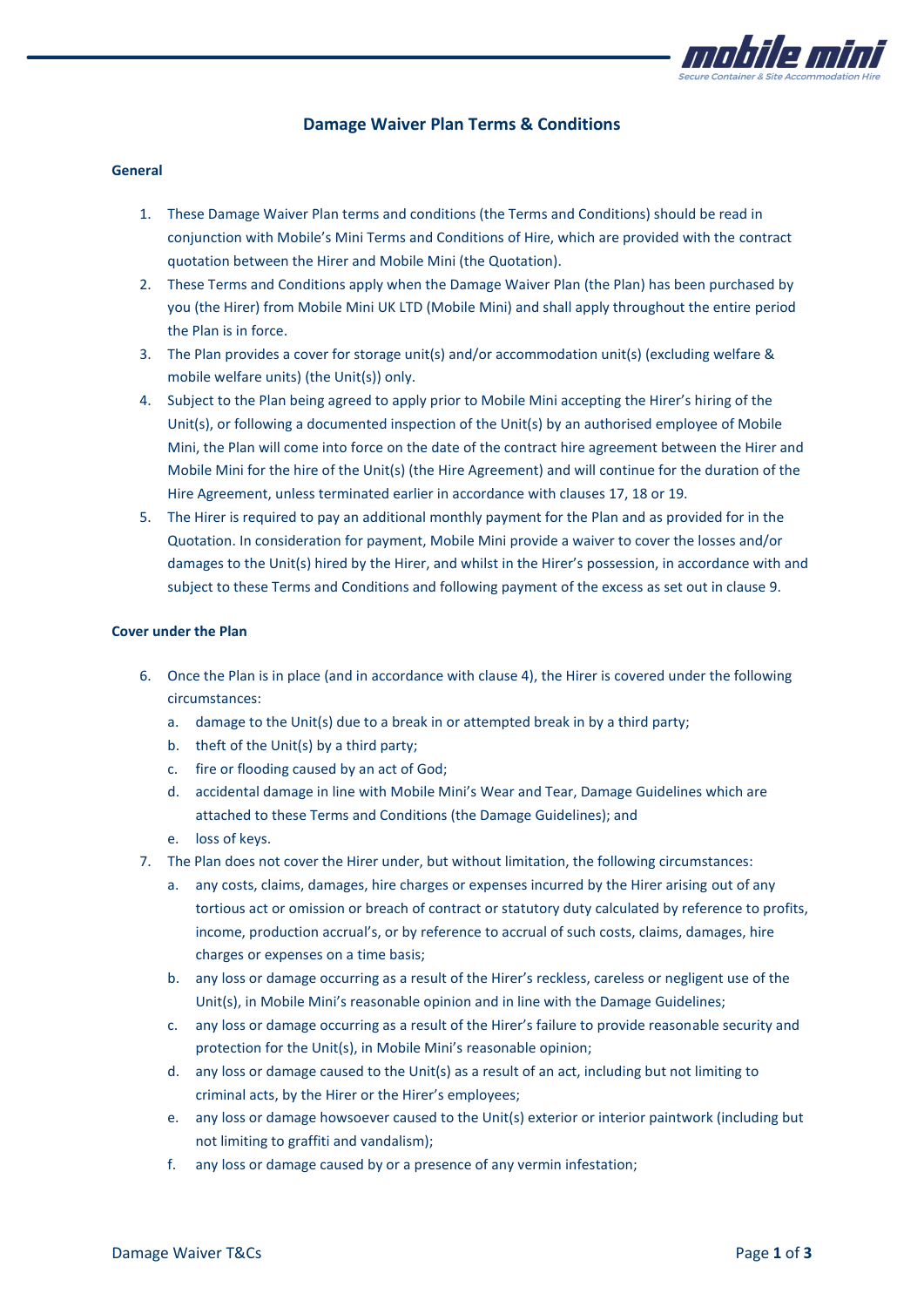

- g. any loss or damage caused to any property located adjacent to the Unit(s);
- h. any loss or damage howsoever caused to the Hirer's, Hirer's employees or any third parties' property or goods;
- i. any loss or damage howsoever caused to any accessories or additional features, or equipment supplied with the Units(s) (such as water bowers, generators or any equipment hired by Mobile Mini from a third party on the Hirer's behalf).
- 8. These Terms and Conditions do not exclude the Hirer's liability for death or personal injury of any person employed by or associated with the Hirer, or any third party, arising from the actions, whether direct or indirect, of the Hirer or the Hirer's employees.

## **Excess**

- 9. Where an event set out in clause 6 applies and has been accepted by Mobile Mini, the Hirer must first pay to Mobile Mini per claim, an excess per unit of:
	- a. £75 if the Unit(s) are/is a storage unit(s); and
	- b. £200 if the Unit(s) are/is an accommodation unit(s) (excluding welfare & mobile welfare units).

## **Hirer's Responsibilities**

- 10. The Hirer must take all reasonable steps, in Mobile Mini's reasonable opinion, to limit any loss or damage however caused to the Unit(s) in their possession.
- 11. The Hirer must provide reasonable security and protection in Mobile Mini's reasonable opinion, for the Unit(s).
- 12. In the event of theft or damage caused to the Unit(s) by a third party, the Hirer must obtain a crime number and/or police report from the Police, at Mobile Mini's discretion, and provide Mobile Mini with the details immediately upon receipt.
- 13. The Hirer must notify Mobile Mini of any event set out in clause 6, including any loss or damage caused to the Unit(s), within 24 (twenty-four) hours of becoming aware of the event occurring, and with a crime number and/or police report where appropriate, in writing.

#### **Ownership**

14. At all times the Unit(s) are of the ownership of Mobile Mini and these Terms and Conditions do not create any rights whatsoever of ownership to the Hirer of the Unit(s) or any accessories, additional features, or equipment supplied with the Unit(s).

#### **Limitation of Liability**

- 15. Mobile Mini's liability for loss of any nature and howsoever caused shall be limited to and shall in no circumstances exceed the cost of the Unit(s).
- 16. For the avoidance of doubt, Mobile Mini will not be liable for any loss or damage caused to the Unit(s) by the Hirer, their employees or third party, expect in accordance with clause 6.